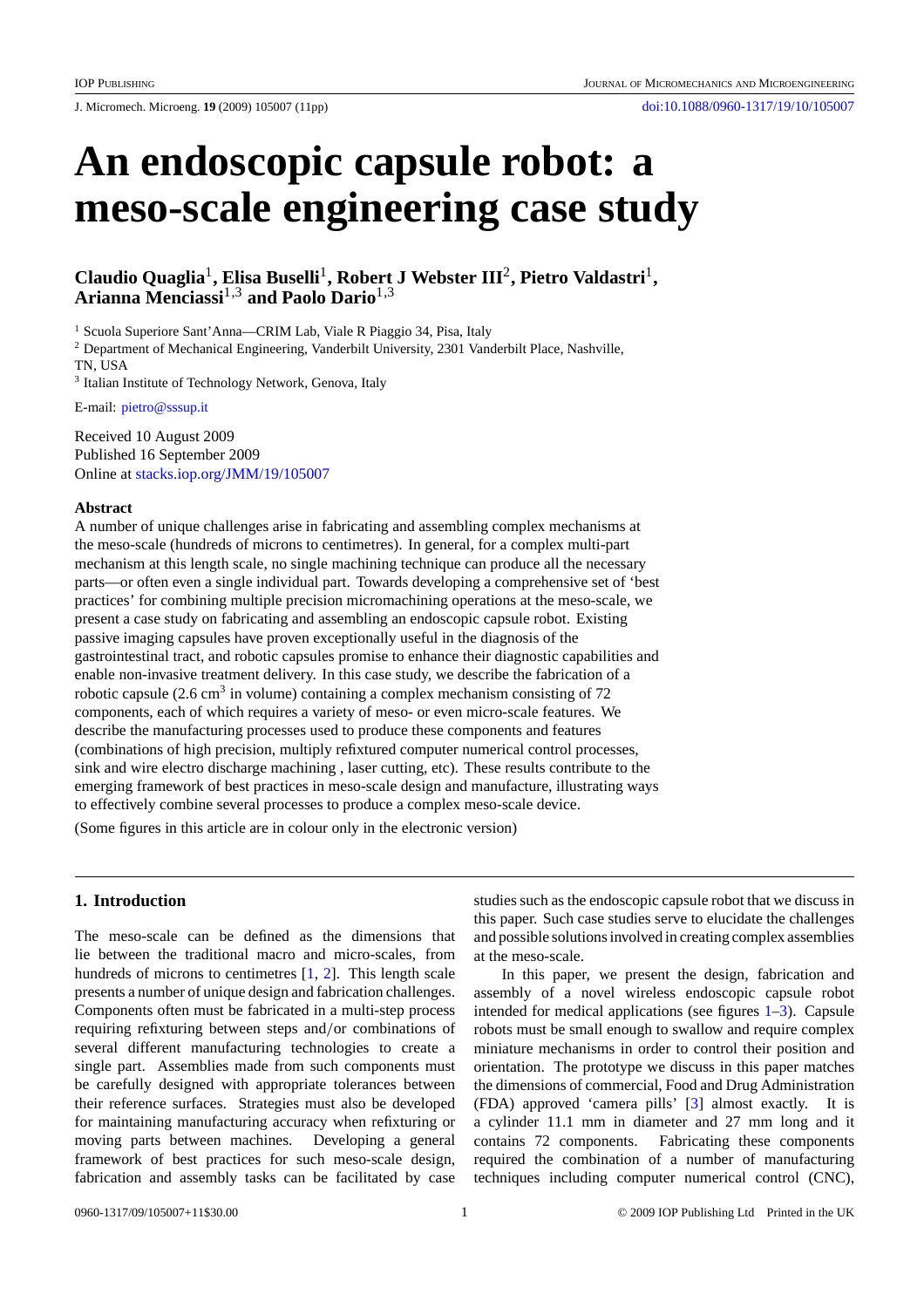<span id="page-1-0"></span>

**Figure 1.** The assembled endoscopic capsule robot that is the focus of our case study. Its internal components are shown in figure 3.



**Figure 2.** CAD drawing of the assembled internal components of the capsule robot. Component dimensions range from 23.6 mm (length of the capsule body) to 0.4 mm (diameter of the pins).



**Figure 3.** Fabricated internal mechanical components of the capsule robot before assembly. The assembly procedure is discussed in section [5,](#page-8-0) and the assembled prototype is shown in figure 1.

sink and wire electro discharge machining (EDM) and laser cutting.

The paper is organized as follows: section 2 presents related work in meso-scale design and fabrication, as well as the background and medical motivation for capsule robots. In section [3,](#page-2-0) we discuss individual components themselves, material choices and fabrication procedures. Then, in section [4](#page-6-0) we present experimental assessment of fabrication accuracy of individual components. In section [5,](#page-8-0) we discuss the assembly

procedure for the capsule robot. Section [6](#page-8-0) summarizes and discusses results, highlighting the lessons learned from this case study for future meso-scale design and manufacturing tasks.

# **2. Background and related work**

## *2.1. Background on meso-scale fabrication*

Meso-scale components with complex features are increasingly required in aerospace, electronics, biomedicine and communications, among other applications. A survey of currently available techniques for the meso-scale reveals two main approaches: scaling up technologies typically applied in microelectromechanical systems (MEMS) or scaling down macro-scale techniques using ultra-precision machining [\[4](#page-10-0)]. MEMS techniques are generally used for micro-fabrication and are limited to thick 2D structures and a narrow class of (mainly silicon-based and thus fragile) materials [\[5\]](#page-10-0).

Ultra-precision machines can overcome these problems, since they can machine 3D geometry using many types of materials. However, they do not allow batch fabrication, thus requiring considerable time to reproduce large numbers of small features or to make multiple copies of a given part. Some recent innovative approaches, such as shape deposition manufacturing (SDM), may eventually overcome this. While still in early stages of development, SDM has the potential to create moulds with complex shapes for forming multi-material meso-scale devices [\[6](#page-10-0), [7](#page-10-0)].

Another challenge associated with scaling down largescale machining techniques is obtaining sufficiently high accuracy for miniaturized components. This is not straightforward, due to the lack of small and precise tools and the inertia of the machine tool, which can lead to substantial errors at the meso-scale. Other effects that may be neglected at the macro-scale can also become critical at the meso-scale (e.g. lattice microstructure and surface effects). In order to overcome the limitations of current technologies, many researchers are developing new machines and tools specifically designed for meso-scale products  $[8-10]$ , aiming towards the design of microfactories integrating these machines [\[11](#page-10-0)], eventually assisted by robotic technologies [\[12\]](#page-10-0). A survey of the current efforts in mechanical micro-machining research and applications is available in [\[13](#page-10-0)].

Until such technologies achieve their promise and reach maturity, the best available options for precise fabrication at the meso-scale are the use of advanced, but still in principle traditional, ultra-precision machines. Thus, in this work, we present a centimetre-scale robot with most components in the meso-scale domain and several features in the micro-scale, completely developed by ultra-precision machines. A review of the state of the art in ultra-precision machining is available in [\[14](#page-10-0)]. A discussion on the limits of EDM technology and a description of a new method to machine complex microcavities are available in [\[15\]](#page-10-0). It is also possible to use this approach in tandem with the computer-aided design (CAD) software to produce small features with exceedingly high precision [\[16](#page-10-0)], by compensating for electrode wear during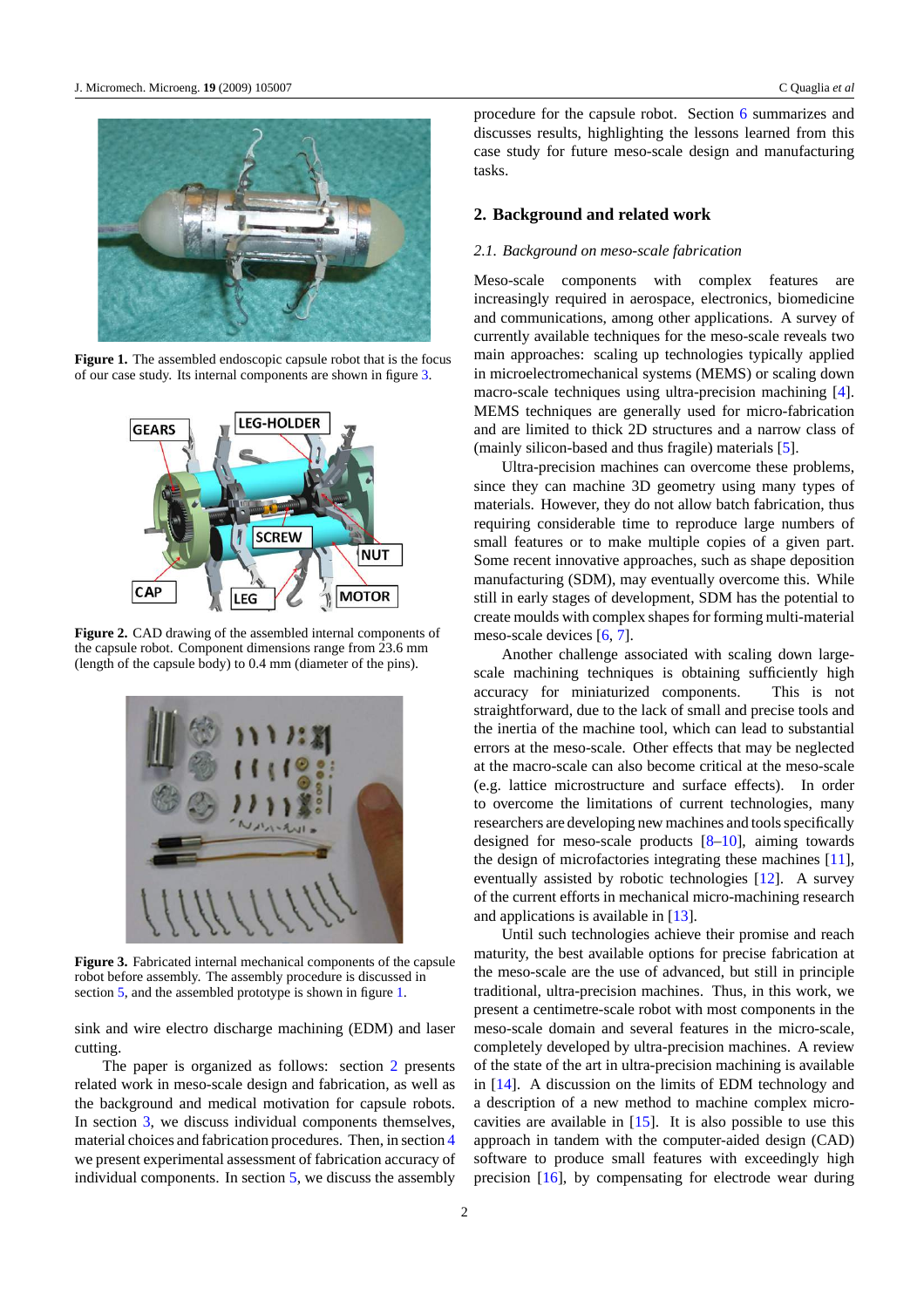<span id="page-2-0"></span>the machining process. Our interest in the present paper is not to probe the fundamental limits of such manufacturing technologies, but rather to investigate means of combining ultra-precision machining techniques to produce a complex meso-scale mechanism.

### *2.2. Medical motivation for capsule robots*

Encapsulating a camera within a pill is a recent innovation in medical technology [\[17](#page-10-0)] which enables non-invasive visual diagnosis deep within the intestine. The images returned by these wireless capsule endoscopes (WCEs) are extremely valuable medically. They can reveal the location and severity of lesions or bleeding, enable inspection of potentially cancerous growths in the intestinal wall, permit visual assessment of the overall health of the gastrointestinal (GI) tract, etc. An expanded discussion of the clinical value of WCEs can be found in [\[18\]](#page-10-0).

Despite these revolutionary capabilities, current WCEs are unable to directly control their position and orientation within the GI tract and must rely on peristalsis—muscle contractions that ordinarily move food during digestion—to propel themselves. This means that they cannot adjust their speed, stop or reverse direction, which limits both the quantity and quality of images returned from the site of interest. Such limitations are particularly problematic in the large intestine where WCEs tumble unpredictably due to the large difference between capsule diameter and intestine diameter.

A possible solution consists in a miniature propulsion system integrated within the WCE [\[19\]](#page-10-0). In particular, an approach that is particularly well suited to the challenging environment of the GI tract is of legged locomotion [\[20\]](#page-10-0). In prior work, the authors have presented a series of increasingly advanced prototype capsules for robotic legged locomotion [\[21](#page-10-0), [22](#page-10-0)].

The most advanced of these legged capsule robots to date is the 12-leg prototype, for which the design methodology, medical considerations and control strategies can be found in [\[23](#page-10-0)]. In following sections, we describe the fabrication of this robot as a case study on meso-scale component design and fabrication.

#### *2.3. Capsule robot case-study overview*

The capsule robot shown in figure [1](#page-1-0) contains two motors (Namiki Precision Jewel Co. Ltd), each of which independently controls a set of six legs. As shown in figure [2,](#page-1-0) each motor is coupled to a lead screw through a gear transmission. As the lead screw rotates, a nut connected by pins to leg holders translates axially with respect to the capsule. The leg holders are also connected via a slotted pin connection to the capsule exterior wall. Thus, the leg set opens and closes in an 'umbrella-like' manner as the nut translates. As can be seen in figures [2](#page-1-0) and [3,](#page-1-0) there are a large number of meso- and even micro-scale features on the components in this mechanism, and thus its fabrication is an illuminating case-study in meso-scale engineering.

3



reference surfaces

**Figure 4.** The two faces of one of the caps. The two cylindrical protrusions, that are the reference surfaces, are 3.85 mm in diameter and the inter-axis spacing is 6.8 mm.

### **3. Fabricating capsule robot components**

In this section, we describe the manufacturing procedures for the components shown in figure [3.](#page-1-0) We begin with the capsule cap and body that provide the outer casing for the capsule and then proceed inward along the kinematic chain from the leg to the leg holder to the lead screw to the gears that couple lead screws to motor shafts. In addition to a brief description of each component, we describe each fabrication strategy employed and the rationale behind it. Most of the 72 components were fabricated using one or more of these machines:

- (1) Lathe (17D, EMCOMAT, Germany);
- (2) CNC 5 axis milling machine (HSPC, KERN, Germany);
- (3) Sink EDM (T1-T4 SR-HPM, Sarix, Switzerland);
- (4) Wire EDM (AP 200 L, Sodick, Japan);
- (5) Laser machining: (Nd-YAG laser, Trumpf, Germany).

# *3.1. The cap*

*3.1.1. Description.* There are four caps, two for each end of the capsule. Each has a diameter of 11.1 mm and was machined to house bushings, gears and electronics (see figure 4). The caps also contain two reference surfaces each, to allow repeatable connection between caps and the capsule body. These features are highlighted in figure 4.

The caps and body were machined in Ergal 7075 using the HSPC KERN milling machine. Ergal has a unique blend of machinability, wear resistance and lightness that make it a popular material choice in airplane manufacture.

*3.1.2. Fabrication strategy.* The cap was machined starting from a rod workpiece. It was fixtured on the HSPC KERN chuck and both the internal and external surfaces and all the holes and reference surfaces were machined on one side. The workpiece was then cut to the proper length using a lathe. It was then inverted and refixtured on the HSPC KERN for machining of the opposite side (see figure 4 for the two finished faces, and figure [5](#page-3-0) for refixturing images). In order to perform this step maintaining correct reference to the side which was already shaped, a custom cap fixture was fabricated directly on the HSPC KERN. It was built using a cylindrical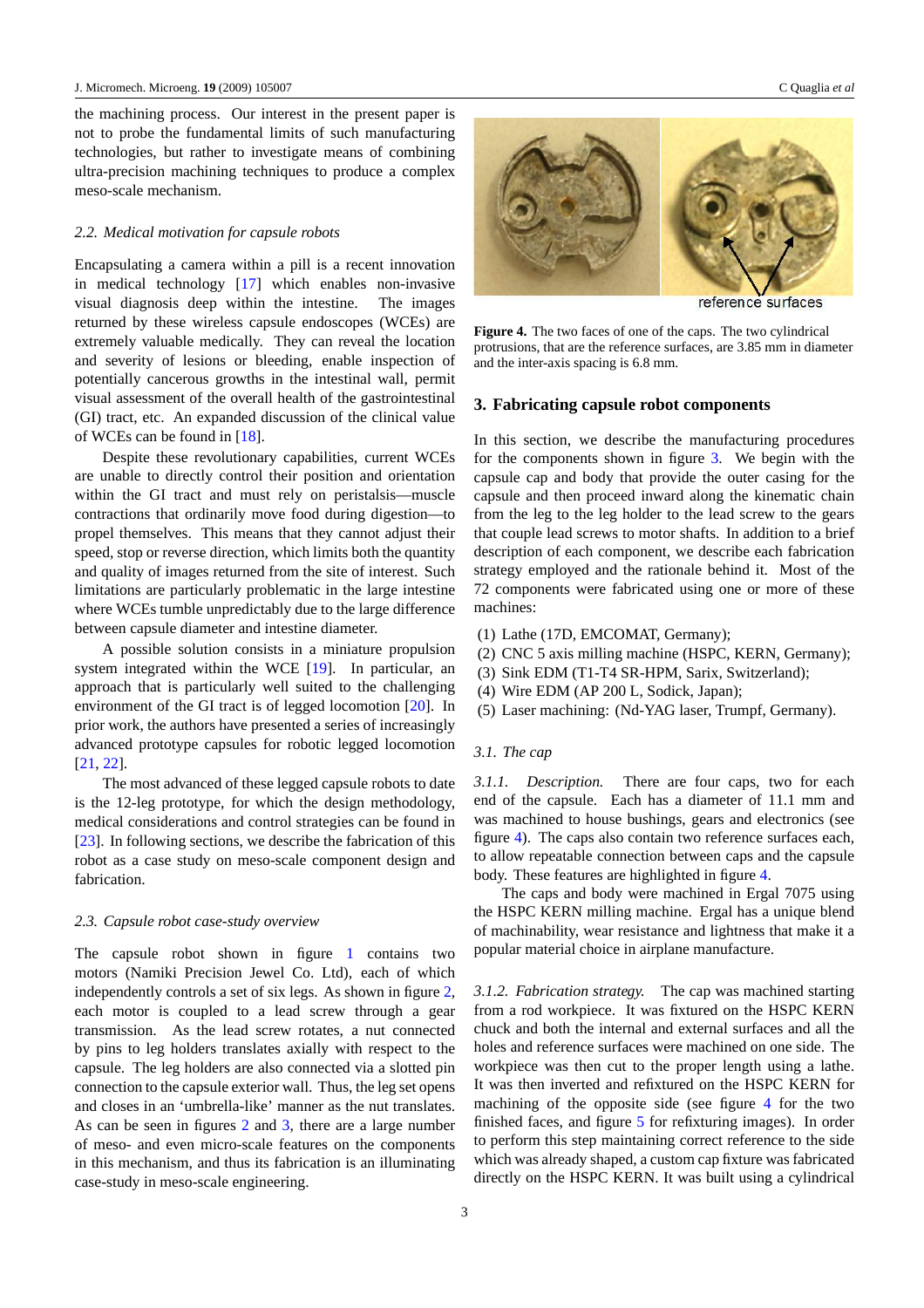<span id="page-3-0"></span>

**Figure 5.** The custom cap fixture used for refixturing the caps on the machine. The holes shown are 3.95 mm in diameter. The right image shows the fixture with a cap in place on it, just after machining the cap's second face.

workpiece, into which was machined a negative cap profile (figure 5). After machining, this cap fixture was left in place on the HSPC KERN, to remove chuck jaw refixturing as a source of error. The cap was then bonded to the cap fixture using cyanoacrylate glue and the second face of the cap was machined. To disassemble the cap from the cap fixture after removal from the HSPC KERN, both the parts were dipped into an acetone solvent to release the glue.

The critical dimensions of the cap fixture were the two holes that guarantee a precise assembly with the cap. The distances between the hole centres in the fixture were designed to be slightly bigger than in the cap, in order to obtain an easy and accurate placement. Therefore, we chose a tolerance of −0.03 mm for this parameter. Given this assumption, the interference with the cap should not exceed 0.06 mm. See section [4.1](#page-6-0) for further details on these dimensions.

An additional challenge in cap fabrication was machining the several thin regions (approximately 150 *μ*m) they contained. Through a trial and error procedure performed with the HSPC KERN, it was determined that these thin regions could be fabricated without significant material deformation provided that the tool feed was reduced approximately 30% from the tool supplier recommendations for Ergal.

## *3.2. The body*

*3.2.1. Description.* The capsule body has a diameter of 11.1 mm and a length of 23.6 mm and houses all internal components. Twelve 14.1 mm slits for the legs are cut into its external surface, along with 0.4 mm diameter holes for each of the pins that support the leg holders at the capsule wall (see figure 6).

*3.2.2. Fabrication strategy.* Creating the internal features of the capsule body (figures 7 and 8) required two processes one from each end of the cylinder—for two reasons. First, small internal features require use of a small-diameter end mill, which must have a correspondingly short cutting length to prevent tool chatter. Second, the internal geometry does not go all the way through the capsule—a 'plate' of



**Figure 6.** The capsule body is 11.1 mm in diameter, 23.6 mm long and its smallest features are 12 holes of 0.4 mm diameter.



**Figure 7.** The fabricated capsule body, made from Ergal.



**Figure 8.** An axial view of the capsule, showing assembled motors (right and left circular parts) and the central nut.

material 1.5 mm thick is left in the middle of the capsule body to support the bushings which hold the ends of the lead screws.

Thus, the capsule body began as a solid cylindrical Ergal workpiece 11.1 mm in diameter, which was machined on one end (side A shown in figure 7) using the HSPC KERN to create the profile shown in figure 8. Then the workpiece was cut to length using a lathe in preparation for machining side B. In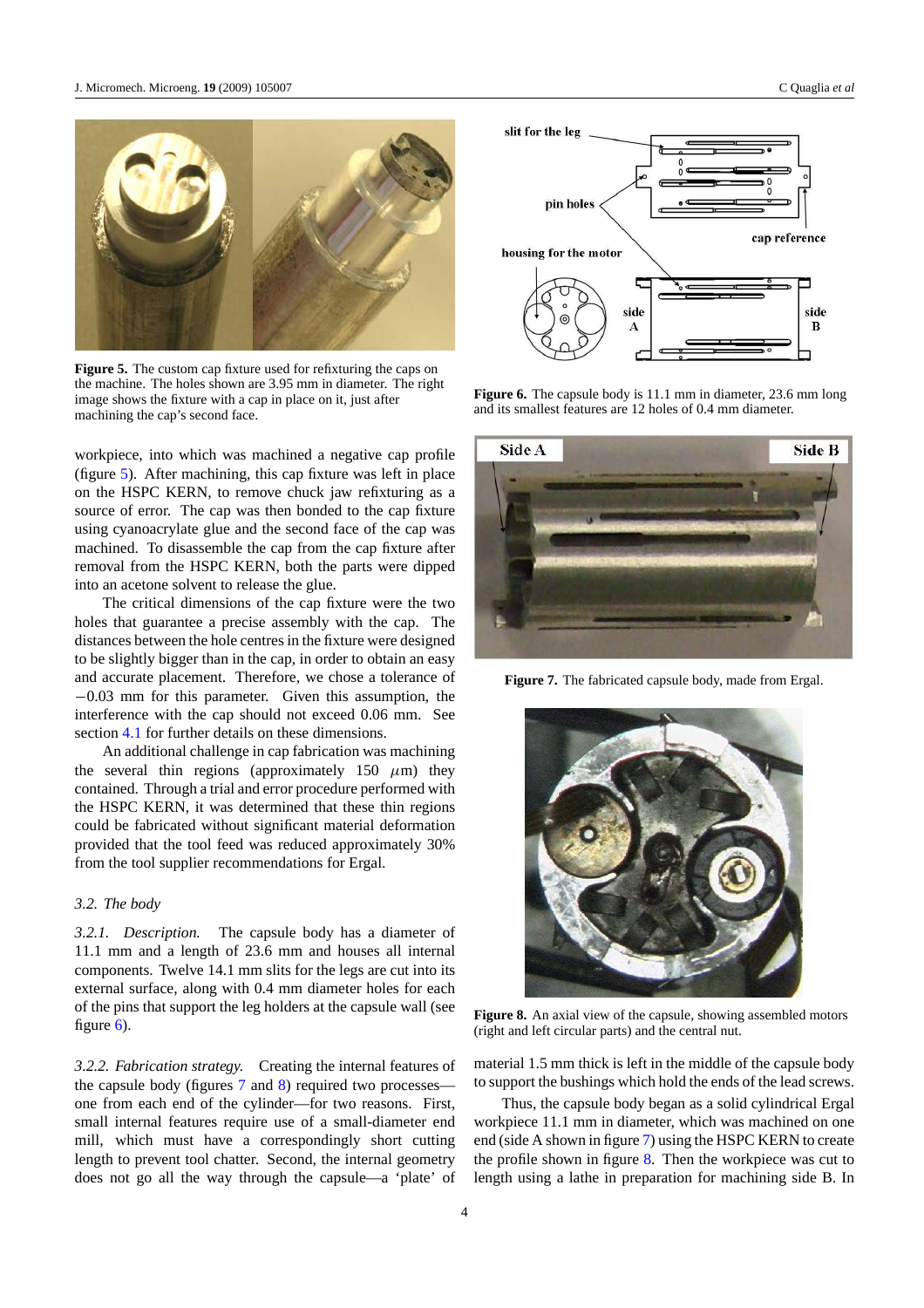<span id="page-4-0"></span>

**Figure 9.** The levelled surface for the hole. Inserted into the hole is a pin within a bushing. The inset line drawing shows the trajectory of a drill bit on rounded versus levelled surfaces.

order to accurately refixture the workpiece, using the same strategy as described above with respect to cap manufacture, a custom body fixture (a negative of the profile shown in figure [8\)](#page-3-0) was machined separately. As with the caps, side A was then attached to this fixture (again, without removing the fixture from the machine) to enable accurate manufacture of side B. This procedure enabled accurate references to be maintained for the refixtured part and ensured that profiles on sides A and B were aligned both axially and radially.

Next, without refixturing (taking advantage of the 5 axes of the machine), the leg slots were machined into the wall of the cylinder, and finally the holes for the capsule-wall pins (which support the leg-holders) were drilled. Drilling these holes was challenging due to the curved surface of the capsule body. This required first levelling the surface with a small end mill and then drilling the hole (figure 9), to prevent drill bit deflection.

#### *3.3. The leg*

*3.3.1. Description.* The legs are the distal elements of the kinematic chain that begins at the motors within the capsule body. The 'feet' at leg tips interface the colon walls and enable locomotion as the leg makes a 'stride'. In order to adapt foot position and leg shape to a variety of diameters commonly found in the intestine and prevent injury to the tissue, the leg were fabricated from Nitinol, a nickel–titanium alloy. When appropriately heat treated, Nitinol exhibits superelastic properties (approximately 8% recoverable strain) at both room and body temperature. Elasticity, combined with flexure joints, creates a leg that is both gentle to tissue and provides sufficient friction and normal force for capsule propulsion. Further information and experimental results on capsule leg design can be found in [\[24\]](#page-10-0). The legs used in this study were 9.4 mm in length and 0.5 mm thick (see figure 10).

*3.3.2. Fabrication strategy.* The leg was cut from a Nitinol sheet (alloy S—superelastic standard alloy, Memory-Metalle GmbH, Germany) using wire EDM. A number of leg designs







**Figure 11.** Two example of leg designs for the capsule robot.



**Figure 12.** A focused ion beam (FIB) image of micro-hooks at leg tips on leg (*b*) in figure 11.

were machined, and two are shown in figure 11. In one design (figures  $10$  and  $11(a)$ ) the leg includes a flexible 'knee' joint 0.075 mm wide that provides a passive degree of freedom, reaching a maximum angle of 75◦. A second type of leg (figure  $11(b)$ ) includes a 'foot' equipped with micro-hooks (about 100  $\mu$ m long) to enhance superficial friction with the tissue (figure 12).

A primary technical challenge in leg manufacture was shaping the knee accurately. Leg flexibility is proportional to the third power of width, so small inaccuracies in fabrication can have a significant effect on final stiffness. This problem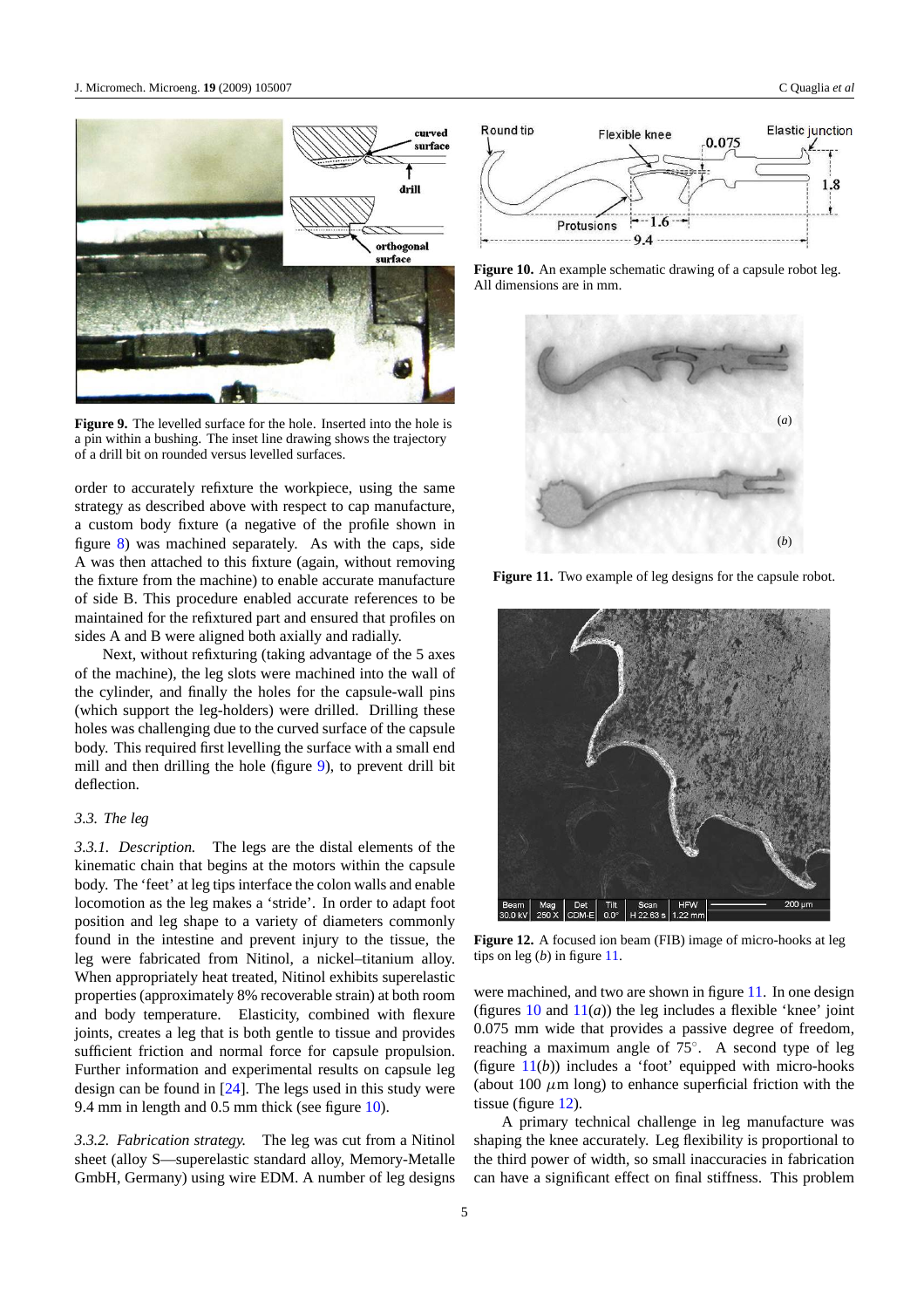<span id="page-5-0"></span>

**Figure 13.** A longitudinal section of the leg holder. Its total length is 7.38 mm, while its minimum feature, the pin guide, is 0.4 mm wide. The inset shows the leg seats.

was addressed by using an initial rough cut, followed by several finishing passes to cut the knee to the desired dimensions.

Laser cutting was also investigated as an alternative fabrication technique, given its higher speed if compared to wire EDM. Thus legs in the shapes represented in figures  $10$ and  $11(a)$  $11(a)$  were also cut using the laser cutter mentioned previously.

# *3.4. The leg holder*

*3.4.1. Description.* Working inward along the kinematic chain, each leg snaps into a leg-holder (figure 13), which interfaces with a pin at the capsule wall and a pin on the nut threaded onto the lead screw (see figure [2\)](#page-1-0). The leg holder was fabricated from steel (all components in the capsule that are subject to high mechanical stresses or friction were machined in steel to reduce wear and prolong the life of the capsule).

*3.4.2. Fabrication strategy.* The external profile of the leg holder was machined using wire EDM and the pockets into which the legs snap (the 'leg seats') were fabricated using sink EDM. For this purpose, an electrode that was a negative of the leg seat was fabricated both using the HSPC KERN (rough shaping to enable fixturing of the part in the sink EDM machine) and wire EDM (for cutting the electrode profile). The resulting negative electrodes are shown in figure 14. The negative electrode has the dimensions of the leg seat pocket: a rectangular profile 0.9 mm wide and 0.5 mm thick. Unfortunately, the electrical arcs used in plunge etching do gradually wear away the electrode material. For this reason, we fabricated several electrode negatives for the leg seats, as shown in figure 14. In particular, three electrodes were required to machine each leg holder.

The pin guide (see figure 13) was machined by wire EDM starting from a smaller diameter hole made with a standard drill. In order to achieve high surface quality with the wire EDM, we refined the shape through several finishing passes after an initial rough cut.

# *3.5. The lead screw*

*3.5.1. Description.* Two steel lead screws were used to drive the nuts that impart force to the leg holders. On one end



**Figure 14.** A photo taken after using the electrode negatives to create the leg seat pockets in the leg holders. This photo shows four electrodes 0.9 mm wide by 0.5 mm thick after a single use.



**Figure 15.** Drawing of the lead screw tip that interfaces with the gear.  $\phi = 0.45$  mm and  $l = 0.28$  mm.

a smooth cylindrical profile was created to interface with a bushing at the centre of the capsule. On the other end, the profile shown in figure 15 was created to enable it to interface with the larger central gear that can be seen in figure [2.](#page-1-0)

*3.5.2. Fabrication strategy.* The lead screw began as a commercial threaded rod (ISO M1 with a triangular profile). The primary considerations in choosing this profile were size and cost—it is useful to choose a small standard screw size so that a commercial tap can be used to thread the nuts. The threads were removed on short sections near the end of the lead screw. Thus, the primary fabrication challenge was shaping the end geometry shown in figure 15. This geometry is composed of two profiles, namely a  $\phi = 0.45$  mm cylindrical region and a flattened tab 0.28 mm thick, which is inserted into the gear. A relatively large clearance (0.05 mm) is used at the screw–gear interface, making the assembly less sensitive to small positioning errors between the body and the caps.

We first attempted to fabricate the profile shown in figure 15 using the HSPC KERN. However, this method caused plastic deformation of the screw tip, so we opted for wire EDM.

## *3.6. The gears*

*3.6.1. Description.* A gear transmission is included between the lead screw and motor to transmit and amplify torque from the motor to the lead screw. Gears with 17 and 40 teeth were fabricated to create this transmission. The smaller gear was attached to the motor shaft through the hole shown in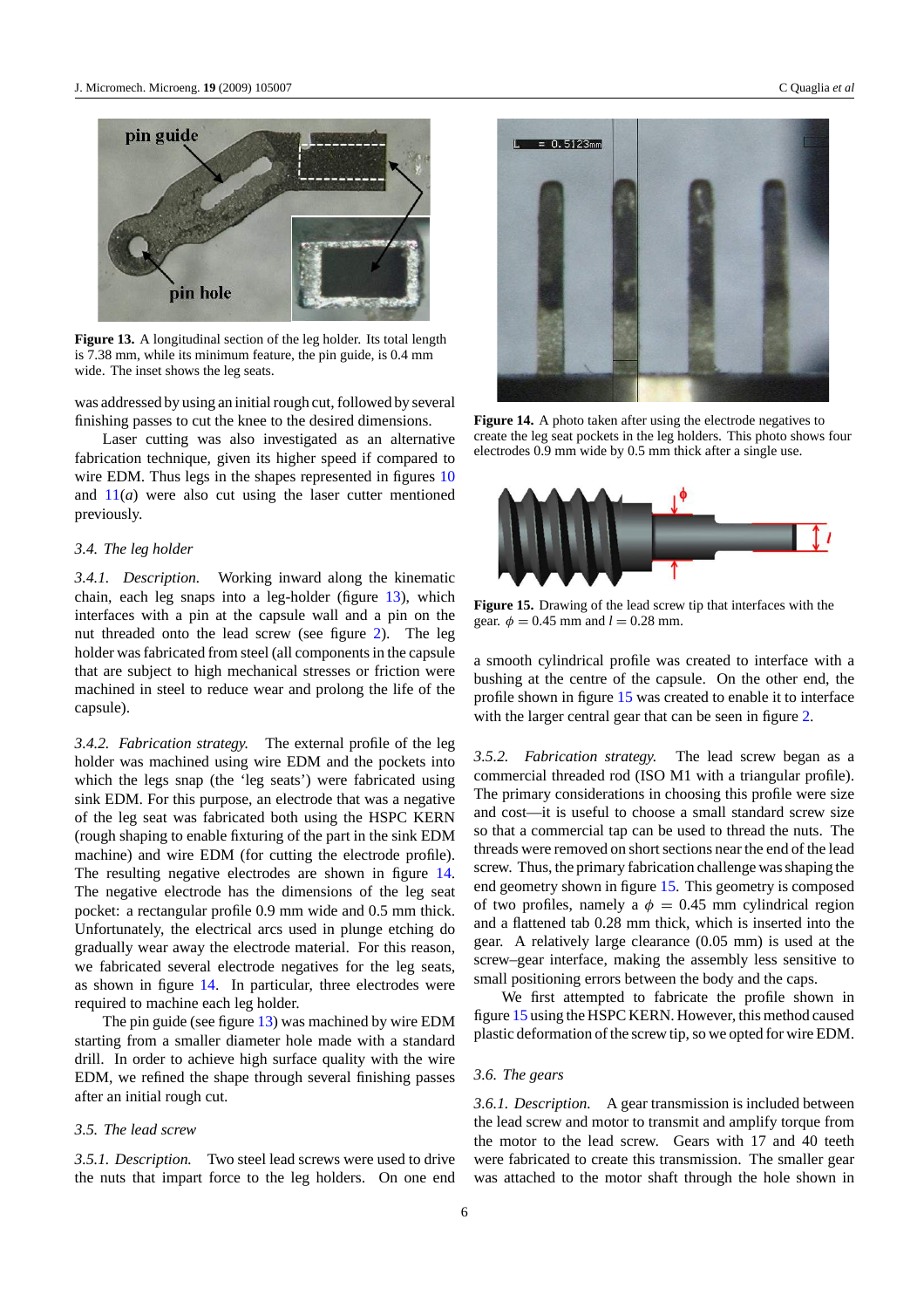<span id="page-6-0"></span>

**Figure 16.** The brass gear. The design value for the addendum radius is 1.140 mm.

figure 16. Since the fabrication method for both sizes of gear was the same, we discuss only the smaller gear in detail below.

*3.6.2. Fabrication strategy.* The traditional approach to toothed gear fabrication takes advantage of dedicated tools, based on standard modules. However, due to the stringent size requirements associated with fitting the entire mechanism in the available space inside the capsule, we required gears with modules smaller than those commercially available. One possible solution to this is to construct a customized tool for gear fabrication. However, this would have substantially increased the time and cost of the fabrication process.

Thus, we chose to use wire EDM to directly fabricate the gears. We believe that this approach is most useful for small quantities of custom module gears. When large quantities of identical gears are required, we suggest fabrication of a dedicated gear cutting tool for use on a gear cutting machine to achieve the desired module.

A brass plate was first machined using the HSPC KERN to create a round central hole. This hole was then enlarged and shaped as shown in figure 16 using the wire EDM. This particular quasi-rectangular shape was required to insert the motor shaft into the hole. We chose a custom module of 0.12 mm, which is a trade-off between the gear dimension constraints and ease of fabrication.

The wire EDM machine requires as input the Cartesian coordinates of sufficiently closely spaced points on the gear profile. We began with the characteristic parameters of the toothed gears (the module *m* and the number of teeth *z*). Then, applying standard gear theory [\[25\]](#page-10-0), we developed a spreadsheet-driven software program that generated the coordinates of the profile points (figure 17). Finally, these data were exported in a file that was compatible with the machine.

As regards tolerance, a maximum deviation of −5 *μ*m from the gear parameters' nominal values was adopted in order to obtain a correct assembly among the gear and the other components of the mechanism. This tolerance would allow for an acceptable clearance, thus guaranteeing proper operation of the device.



**Figure 17.** Shown above are curves taken from the output of the spreadsheet software that were used to define the gear tooth shape: (1) tooth profile, (2) evolvent curve; (3) profile of the curve easing; (4) addendum circle; (5) pitch circle; (6) base circle; (7) root circle.



**Figure 18.** Measurement data from the VideoCheck machine. The cap (left) and the cap fixture (right).

#### **4. Characterization and measurements**

After manufacturing each of the components of the capsule robot as described in section [3](#page-2-0) above, we conducted a series of measurements to evaluate the errors on specific features that are important to the overall function of the capsule robot. In particular, we used a digital optical microscope (MX-5040 RZ, Hirox, USA) and a Multisensor coordinate measurement machine (Benchtop VideoCheck<sup>®</sup> EA 400, Werth, Germany). In this section, we describe the results of these validation experiments.

## *4.1. The cap*

Using the VideoCheck, we measured both the cap and the cap fixture described in section [3.1](#page-2-0) (figure 18).

The measured value of interference is

In = 
$$
\left(C - \frac{A+B}{2}\right) - \left(F - \frac{D+E}{2}\right) = -0.0039
$$
 mm.

This interference enabled an accurate axial positioning and rigid fixturing (when combined with glue, as described in section [3.1\)](#page-2-0) of the cap on the fixture.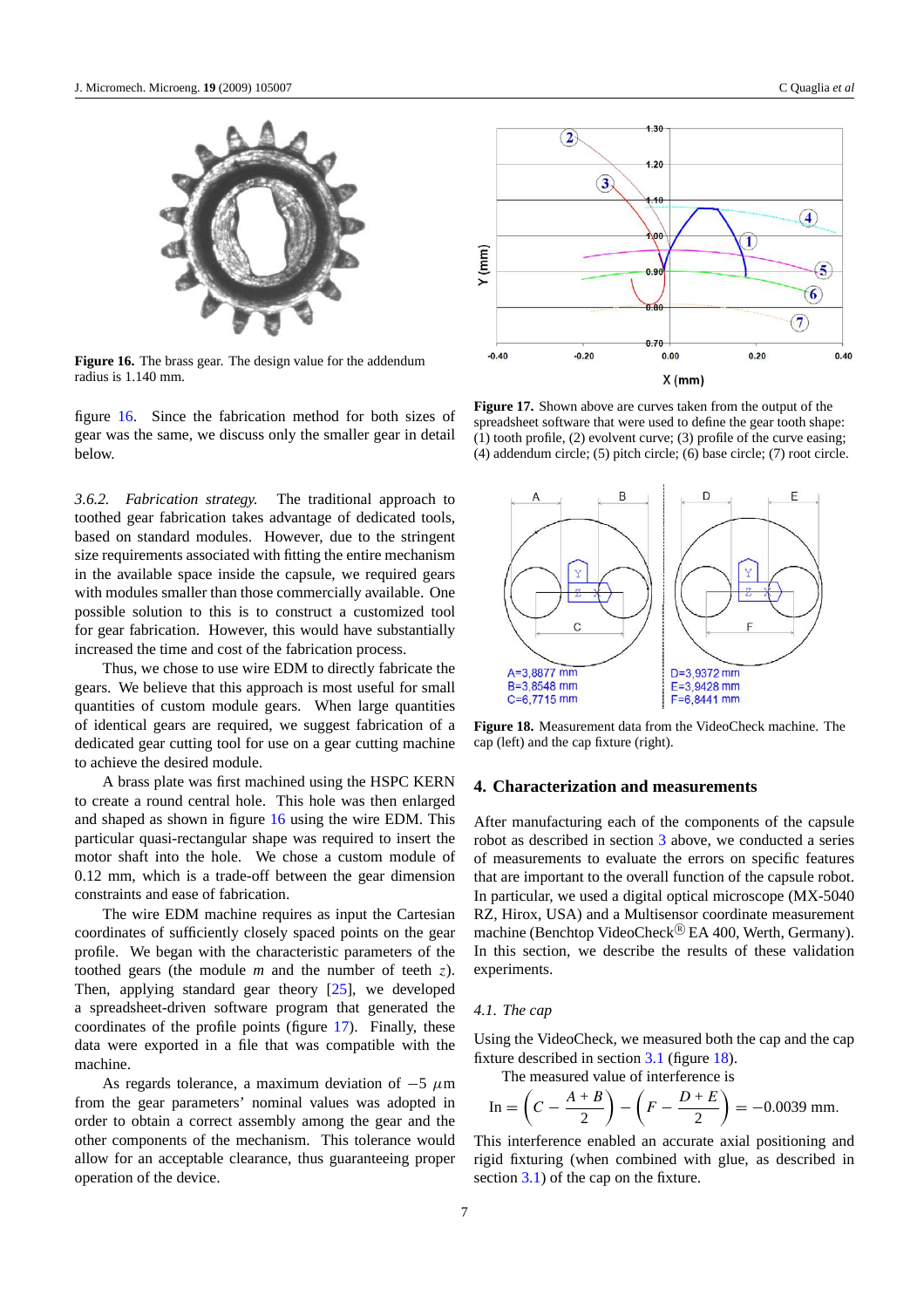

**Figure 19.** Two leg flexure joints machined with different techniques: (left) wire EDM; (right) laser cutting.



**Figure 20.** Cross-sections of knee flexure joints manufactured, using (left) wire EDM, and (right) laser cutting.

# *4.2. The leg*

We measured the knee associated with the leg design shown in figure [10,](#page-4-0) because it is the most critical part regarding manufacture. In particular, we compared the quality of wire EDM and laser cutting techniques. A first evaluation was made by optical microscope as shown in figure 19.

The two legs were then imaged using a focused ion beam (FIB) microscope (200 THP, FEI, USA) and figure 20 shows cross sections of the knee. The leg cut by wire EDM has a rectangular cross-section as planned, while the cross-section of the laser cut knee is triangular. The knee can be modelled as a beam subject to bending; thus, according to elementary beam theory, the relationship between the applied bending moment *M* and the curvature *κ* of the beam is

$$
\kappa = \frac{M}{EI},\tag{1}
$$

where *E* is the elastic modulus of the material and *I* is the crosssectional inertia of the beam. Thus, all material properties and moments being equal, a beam with a triangular profile of a given height will have 1*/*3 the flexural rigidity (*EI* ) of a rectangular beam of the same height (see figure 20). This reduction in rigidity is not acceptable for the devised application.

#### *4.3. The leg holder*

We measured the length and the width of the pin guide, the diameter of the pin hole where the leg holder connects to the



**Figure 21.** Measurement results of the leg holder.

**Table 1.** Measurement results for the leg holder.

|   | Design<br>value<br>(mm) | Average<br>value<br>(mm) | Minimum<br>value<br>(mm) | Maximum<br>value<br>(mm) | Standard<br>deviation<br>(mm) |
|---|-------------------------|--------------------------|--------------------------|--------------------------|-------------------------------|
| A | 0.4                     | 0.406                    | 0.403                    | 0.408                    | 0.0015                        |
| B | 1.7                     | 1.717                    | 1.641                    | 1.809                    | 0.058                         |
| C | 0.5                     | 0.504                    | 0.501                    | 0.507                    | 0.002                         |
| D | 0.9                     | 0.921                    | 0.911                    | 0.934                    | 0.008                         |
| E | 0.5                     | 0.523                    | 0.511                    | 0.538                    | 0.009                         |

nut and the dimensions of the leg seat. These measurements were repeated for six leg holders. In figure 21, one example of the measurements is shown and all the results are summarized in table 1.

The hole for the pin (*C*) and the width of the guide (*A*) were machined with a good precision and repeatability. The variability in the length of the guide does not affect either the assembly or the functioning of the robot; in fact, the guide was purposely cut long enough that the pin never reaches either end of the slot. The measured values for the leg seat present some errors, but this is not a problem thanks to the elasticity of the leg junction.

#### *4.4. The lead screw*

The machined tip of the lead screw, where it connects with the gear (see figure [15\)](#page-5-0), was observed by the optical microscope and the value of *φ* was calculated to be 0.452 mm, compared with a design value of 0.450 mm. It has to fit a bushing of 0.455 mm in diameter. With regard to *l*, we measured 0.270 mm, compared with a planned value of 0.280 mm, in order to fit a 0.29 mm hole in the big toothed gear.

The clearance between the flattened tab and the gear is an important part of the design because it allows easy assembly of the components and reduces the risk of damaging the screw.

An example optical microscope image of the lead screw tip is shown in figure [22.](#page-8-0)

# *4.5. The gears*

To verify the manufacture quality for the small gear, dimensional control was carried out with the VideoCheck system mentioned earlier. From the measurement system, we obtained the coordinates of points along the gear profile (figure [23\)](#page-8-0). These data were used to calculate the actual gear parameters, which were compared with the design parameters for the gear (table [2\)](#page-8-0).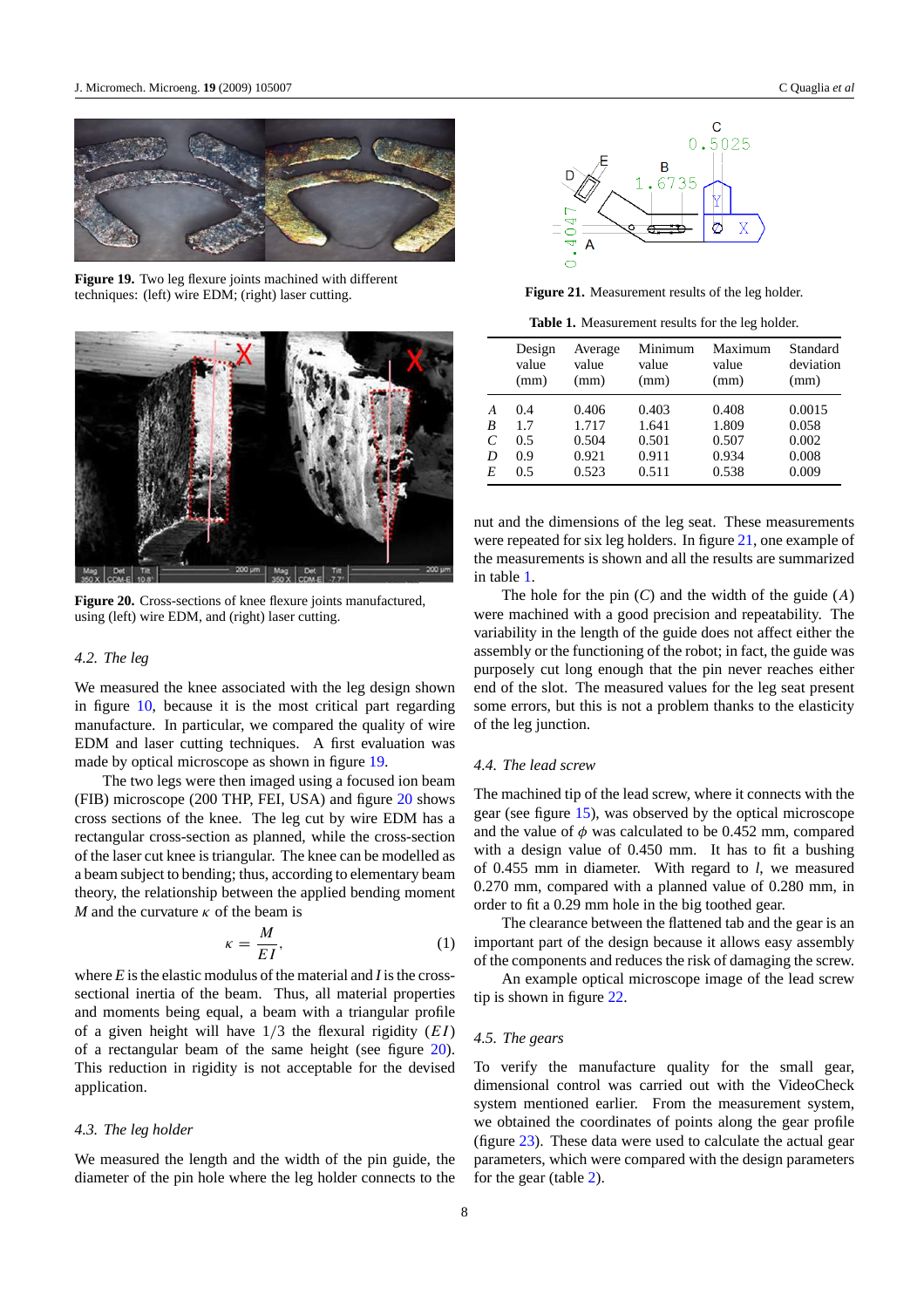<span id="page-8-0"></span>

**Figure 22.** Optical microscope image of the lead screw tip.



**Figure 23.** Picture of the tooth profile taken by the VideoCheck machine.

**Table 2.** Data for the toothed gear. Half-pitch of openings and teeth. Statistical data are obtained considering all the teeth of the gear

|         | Design<br>(mm) | Average<br>(mm) | Max.<br>(mm) | Min.<br>(mm) | <b>SD</b> |
|---------|----------------|-----------------|--------------|--------------|-----------|
| Opening | 0.1884         | 0.20            | 0.23         | 0.19         | 0.02      |
| Teeth   | 0.1884         | 0.17            | 0.20         | 0.16         | 0.01      |

First we note that the gear profile is not perfectly centred with the gear rotation axis. This is probably due to switching the part from the HSPC KERN to the wire EDM. Second, the teeth are slightly smaller than their intended dimensions. This was related to the wire EDM fabrication and could be compensated for by adjusting the profile by the wire and arc dimensions. However, for our purposes it is preferable for gears to be slightly undersized rather than slightly oversized, since undersized gears can mesh with one another. We also note that these gears functioned well in our prototype at the dimensions given in table 2.

### **5. Assembly process**

Assembling all the small parts in a meso-scale robot is a challenging operation requiring close attention to avoid damaging components during assembly. Figure 24 presents an exploded view of the capsule, illustrating how the parts fit together.

The general procedure for assembling the capsule is as follows. Starting with the capsule body, the motors were inserted and held in place with glue. Next, the bushings were inserted. Then the subassembly of the nut and leg holders



**Figure 24.** Exploded view of the capsule robot.

was separately assembled and inserted into each end of the capsule. In the next step, the two lead screws were inserted in each nut. The caps and gears were then assembled on each end, followed by snapping one leg into each leg holder using the flexure attachment visible in figure [10](#page-4-0) at the base of the leg.

One assembly challenge was the insertion of the nut and leg holders into the capsule body, due to the narrow space between the components. Another was in attaching the gear to the screw: care was necessary to prevent breaking the very thin screw tip. An additional challenge was inserting the motor into the body before the glue dried, fixing it in place.

These challenges led to some broken components during initial assembly. Furthermore, care was necessary to keep the mechanism clean and free of dirt and chips from the fabrication process. With respect to parts fixed by glue, the main challenge was to apply the correct amount of glue. Excessive glue would spread to unintended locations, while an insufficient amount of glue would dry too rapidly to allow components to seat properly. Fortunately, it was possible to remove the glue with a solvent, enabling the correct amount to be determined via trial and error. None of these assembly challenges was insurmountable—the assembled capsule functioned very well in comparison to overall design objectives regarding foot forces and ranges of motion—see  $[26]$  for details on these issues.

## **6. Discussion and conclusion**

The fabrication of a centimetre-size robot, with most components in the meso-scale domain, was presented in this paper as a case study on the use of multiple precision machining technologies and refixturing processes to create meso-scale components that can be assembled into complex mechanisms. Many of the components created have complex 3D shapes and also present features in the micro-scale.

The single parts and their dimensional features are summarized in table [3,](#page-9-0) together with the manufacturing techniques used to fabricate them, the advantages*/* disadvantages of the selected solutions and the average dimensional errors of the finished components. From the table one can observe that the most complex parts required the synergetic use of several different precision machining techniques. One of the main challenges in this case is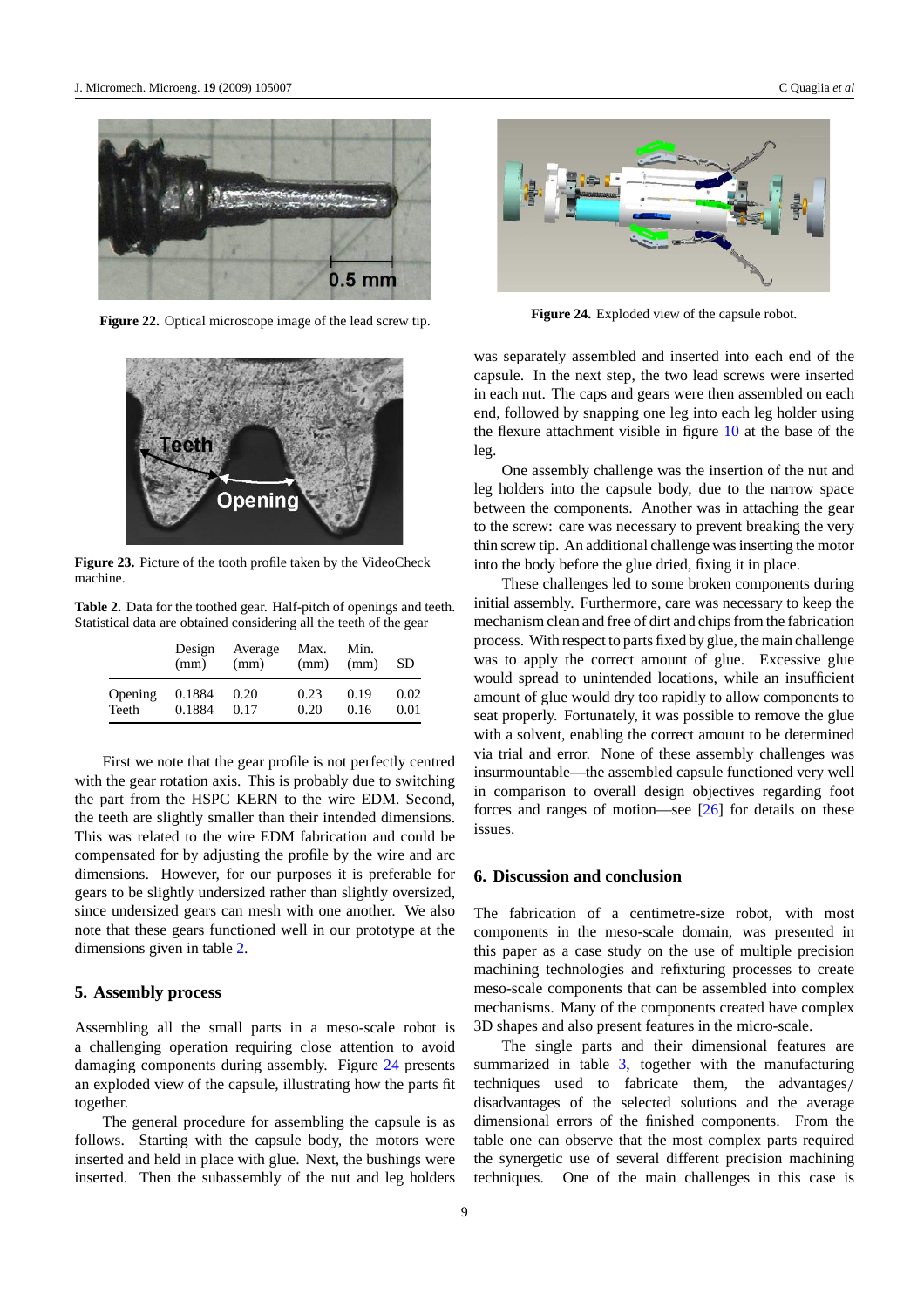<span id="page-9-0"></span>**Table 3.** Single parts and their dimensional features, manufacturing techniques adopted, advantages*/*disadvantages of the selected solution and average dimensional errors of the finished components.

| Capsule part | Dimensional features                                                                                                 | Manufacturing<br>techniques                                                                      | Advantages/disadvantages                                                                                                                                                            | <b>Fabrication</b> errors                                                                                     |
|--------------|----------------------------------------------------------------------------------------------------------------------|--------------------------------------------------------------------------------------------------|-------------------------------------------------------------------------------------------------------------------------------------------------------------------------------------|---------------------------------------------------------------------------------------------------------------|
| Cap          | $\Phi = 11.1$ mm; smallest features:<br>several 150 $\mu$ m thick regions                                            | <b>Two HSCP KERN</b><br>processes, one per<br>side                                               | -Particular care was required for<br>part refixturing                                                                                                                               | 28 $\mu$ m error in 6.8 mm<br>inter-axis spacing                                                              |
| Body         | $\Phi = 11.1$ mm; $l = 23.6$ mm;<br>smallest features: 12 holes of<br>0.4 mm diameter around the<br>external surface | <b>Two HSCP KERN</b><br>processes, one per<br>side                                               | -Particular care was required for<br>part refixturing;<br>-Drilling lateral holes on the<br>external surface required a<br>surface levelling procedure.                             | $N/A$ —no features in the<br>body required<br>exceptionally high<br>tolerances for overall<br>device function |
| Leg          | $l = 9.4$ mm; smallest features:<br>0.075 mm thick flexible knee.<br>0.1 mm hooks                                    | Wire EDM                                                                                         | + Rectangular profile;<br>-Rougher surface than laser                                                                                                                               | $N/A$ —legs functioned<br>according to design<br>objectives                                                   |
| Leg          | $l = 9.4$ mm; smallest features:<br>$0.075$ mm wide flexible knee                                                    | Laser cutting                                                                                    | + Faster than Wire EDM;<br>-Triangular profile                                                                                                                                      | Material erosion impaired<br>correct knee shaping                                                             |
| Leg holder   | $l = 7.38$ mm; smallest features:<br>0.4 mm wide pin guide                                                           | Wire EDM, Sink<br>EDM:<br>The Sink EDM<br>electrode required<br><b>HSPC KERN and</b><br>Wire EDM | $-3$ Sink EDM electrodes are<br>required to machine 1 leg-holder                                                                                                                    | $8 \mu m$ error in 0.4 mm pin<br>guide width; 7 $\mu$ m error<br>for the 0.5 mm hole                          |
| Lead screw   | Relevant features: $\phi =$<br>0.45 mm; $l = 0.28$ mm                                                                | Wire EDM                                                                                         | + Plastic deformation was<br>avoided thanks to the selected<br>fabrication process                                                                                                  | 2 $\mu$ m on $\phi$ ; 10 $\mu$ m on l                                                                         |
| Gears        | Addendum radius $= 1.140$ mm:<br>module $= 0.12$ mm                                                                  | <b>HSPC KERN and</b><br>Wire EDM                                                                 | + This procedure enabled<br>completely customizable gear<br>modules:<br>-A purposely developed<br>spreadsheet was required to input<br>the Cartesian coordinates to the<br>Wire EDM | 41 $\mu$ m error for the<br>0.1884 mm half pitch                                                              |



**Figure 25.** The capsule moving in a porcine colon. (*a*) External view in a phantom model and (*b*) endoscopic view.

maintaining accurate references when moving a part between machines or refixturing it on a given machine.

After fabrication, several measurement techniques were used to characterize individual parts and compare them to the original design intent. The final test in whether manufacturing accuracy was sufficient was assembly of the capsule and verification of its function. We were able to successfully assemble the 72 parts into a working capsule robot that successfully utilized legged locomotion to travel through the porcine colon (see [\[26,](#page-10-0) [27\]](#page-10-0) as well as figure 25).

In initial tests the capsule achieved a maximum speed of 50 mm min−1, which is suitable for performing an entire colonoscopy in a length of time consistent with conventional colonoscopy. The capsule prototype is also able to climb in any direction—including vertically against gravity.

The results presented in this paper on capsule component manufacture and assembly illustrate the unique challenges intrinsic to the meso-scale. Perhaps more importantly, they also provide examples of solutions to meso-scale manufacturing challenges. We believe that the combination of these results with those of other researchers will strengthen the emerging framework of best practices in meso-scale design, manufacture and assembly. This will lay the foundation for many innovative future devices.

## **Acknowledgments**

This material is based in part upon work supported by the Intelligent Microsystem Center, KIST, South Korea, in part by the European Commission in the framework of VECTOR FP6 European Project EU*/*IST-2006-033970, as well as the National Science Foundation GRFP.

The authors would like to thank Novineon Healthcare Technology Partners GmbH, in Tübingen (Germany), for assistance during the testing phase of the device. The magnetic encoder was developed by Sensitec GmbH and laser cutting of the legs was performed by Endosmart GmbH within the